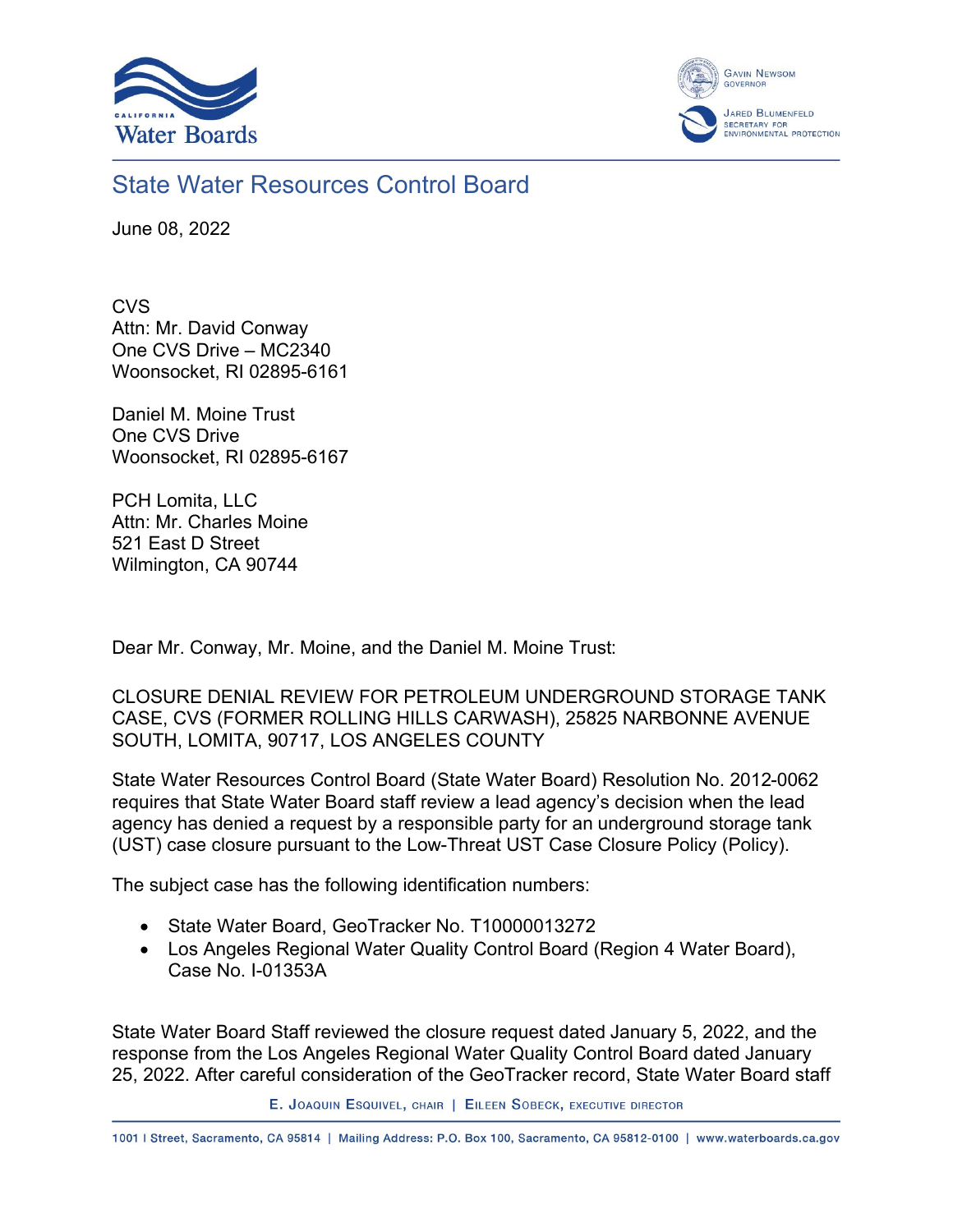agrees with the Los Angeles Regional Water Quality Control Board staff determination that all the Policy criteria have not been met. Based on information in the above-referenced GeoTracker record, State Water Board staff finds that the subject case does not meet the following Policy criteria:

- · **General Criterion e.** A conceptual site model that assesses the nature, extent, and mobility of the release has been developed.
- · **Groundwater Media-Specific Criteria**

Groundwater monitoring wells installed to evaluate the release at the site have only been sampled twice. Additional groundwater monitoring data is needed to verify site conditions and demonstrate that the release is not a threat to Lomita Well No. 5.

Contaminants remaining at the subject site continue to pose a potential threat to human health, safety, and the environment. Criteria for low-threat UST case closure have not been met at this time, therefore closure of the UST case is not appropriate. Please continue your cooperation with the Los Angeles Regional Water Quality Control Board to resolve the impediments to closure.

If you have any questions, please contact Matthew Cohen at (916) 341-5751 or [Matthew.Cohen@waterboards.ca.gov.](mailto:Matthew.Cohen@waterboards.ca.gov)

Sincerely,

Karen Mogus, Deputy Director Division of Water Quality

cc:[Via email only]

Renee Purdy, Executive Officer Los Angeles Regional Water Quality Control Board [Renee.Purdy@waterboards.ca.gov](mailto:Renee.Purdy@waterboards.ca.gov)

Hugh Marley, Assistant Executive Officer Los Angeles Regional Water Quality Control Board [Hugh.Marley@waterboards.ca.gov](mailto:Hugh.Marley@waterboards.ca.gov)

Yue Rong Los Angeles Regional Water Quality Control Board [Yue.Rong@waterboards.ca.gov](mailto:Yue.Rong@waterboards.ca.gov)

cc: Continued next page.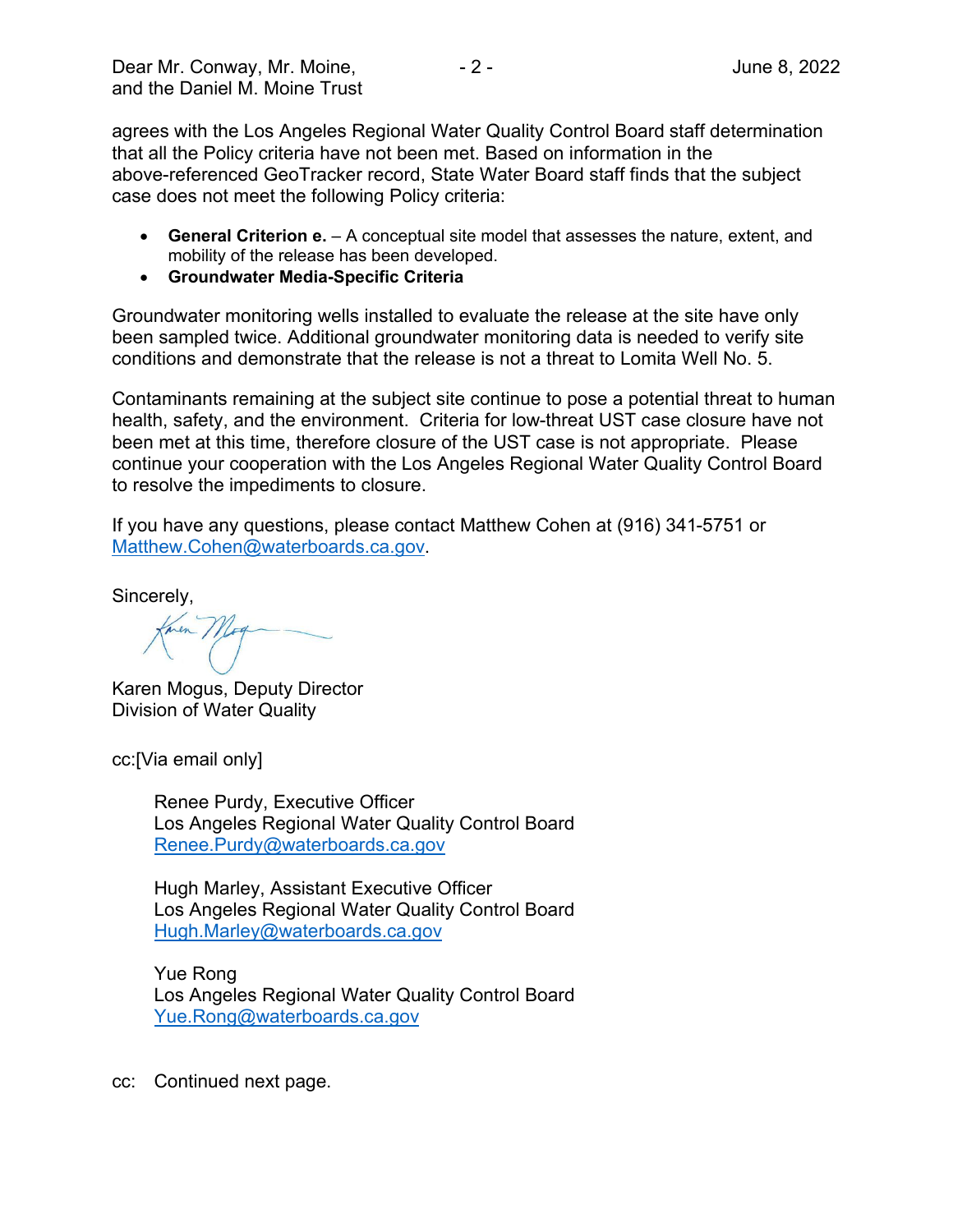cc: (Continued)

Wexing Tong Los Angeles Regional Water Quality Control Board [Wexing.Tong@waterboards.ca.gov](mailto:Wexing.Tong@waterboards.ca.gov)

James Ryan Los Angeles Regional Water Quality Control Board [Jamesw.Ryan@waterboards.ca.gov](mailto:Jamesw.Ryan@waterboards.ca.gov)

Maria Bambico Los Angeles Regional Water Quality Control Board [Maria.Bambico@waterboards.ca.gov](mailto:Maria.Bambico@waterboards.ca.gov)

Sophie Froelich State Water Resources Control Board [Sophie.Froelich@waterboards.ca.gov](mailto:Sophie.Froelich@waterboards.ca.gov)

Tamarin Austin State Water Resources Control Board [Tamarin.Austin@waterboards.ca.gov](mailto:Tamarin.Austin@waterboards.ca.gov)

Adriana Nunez State Water Resources Control Board [Adriana.Nunez@waterboards.ca.gov](mailto:Adriana.Nunez@waterboards.ca.gov)

Merswind Reyer State Water Resources Control Board [Merswind.Reyer@waterboards.ca.gov](mailto:Merswind.Reyer@waterboards.ca.gov)

Cheryl Prowell State Water Resources Control Board [Cheryl.Prowell@waterboards.ca.gov](mailto:Cheryl.Prowell@waterboards.ca.gov)

Matthew Cohen State Water Resources Control Board [Matthew.Cohen@waterboards.ca.gov](mailto:Matthew.Cohen@waterboards.ca.gov)

Ethan J. Hersch, Senior Geologist PIC Environmental Services [picenv@verizon.net](mailto:picenv@verizon.net)

cc: Continued next page.